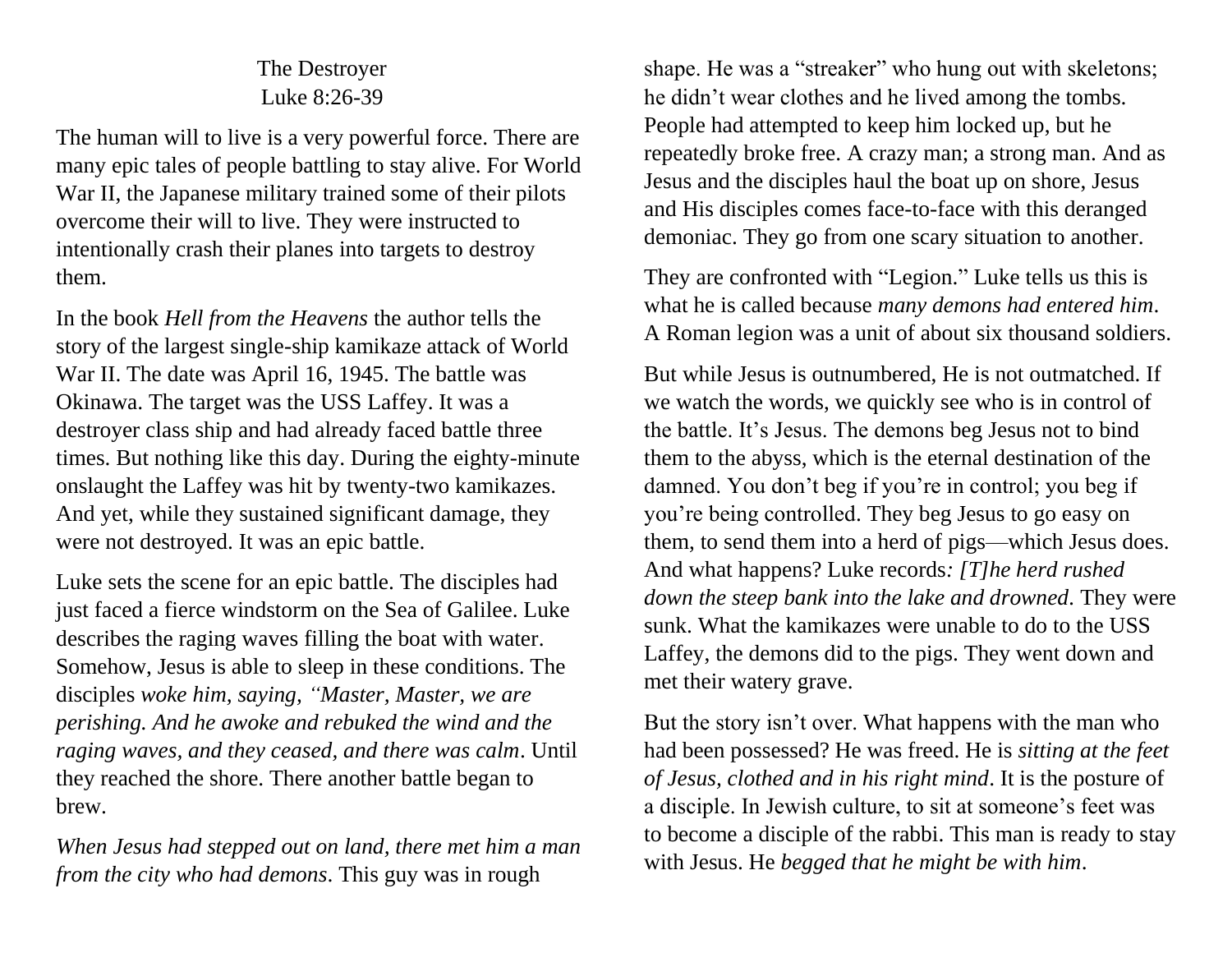There's that language again, recognizing that Jesus is in control. What does Jesus say? *Return to your home and declare how much God has done for you*. In other words, "Share your story." The man wants to be a student, but Jesus calls him to be a storyteller. "Go and tell those who knew what you used to be like how much I've done for you. Tell them the story of the 'hell' that you went through. Tell them of the One who delivered you from the destroyer."

The man's story is one of warfare. The Bible speaks in Ephesians of our struggle *against the spiritual forces of evil in the heavenly places* (6:12). The devil is a destroyer. John 10:10 says that he's come to *kill and destroy.* Rev 9:11 calls him the *angel of the bottomless pit*—the abyss—and *Apollyon*, which translates as "the destroyer."

Satan and his minions have one goal: to destroy. Just think of what they destroyed in this man. They destroyed his dignity—naked and living among the dead. They destroyed his relationships—separated from his community, living alone. And when cast out into the herd of pigs, what did the demons do? They destroyed them.

And to this day, we see Satan's destructive forces at work in the lives of people, in our own lives. Destroying marriages, destroying relationships, destroying livelihoods, destroying the lives of the unborn, destroying churches, destroying the mental health of individuals. It's one assault after another. Verse 29 says that *for many a time it [the evil spirit] had seized him*. Many a time. One

after another, to the point of exhaustion. Sometimes our lives may feel like the USS Laffey as we endure one attack after another, trying to sink us.

Are there demons lurking out there, somewhere, waiting to destroy us? If you believe the writings of C. S. Lewis, they aren't out there somewhere. They are right with us here this morning trying to distract you from hearing about Jesus. They are singing a lullaby to get you to fall asleep. They are whispering in your ear about all the other things you have planned for the rest of the day. They are trying to get you to think about anything other than Jesus and what He has done for you.

If you believe the Bible, yes there is a spiritual battle being waged over you. Demon possession like that in our text is rather rare. But all too often they do cause people distress and urge them to do destructive things. Even non-Christians sometime us the language of "fighting their demons" when talking about people in the grip of drug abuse or alcohol addiction or caught up in destructive lusts of the flesh that inflict pain not only on them but on others around them. And whether these forces are chemical or psychological, there can be little doubt that they are things Satan delights in using against us.

What do we do when we find ourselves being tempted? We cling to the Gospel. And the Gospel proclaims this: "[Jesus came] to destroy the works of the devil" (1 John 3:8). While Satan claims to be the destroyer, the Gospel